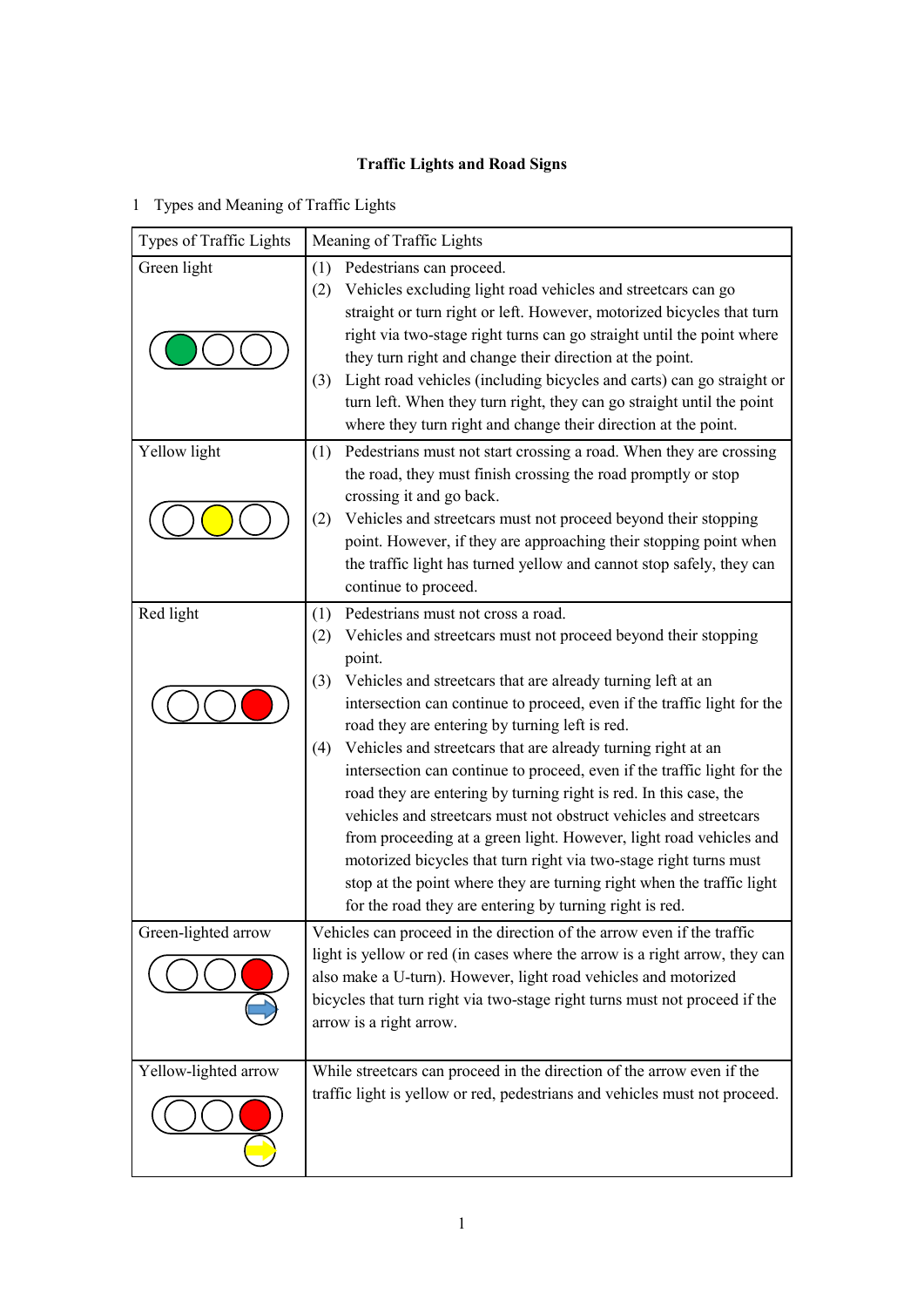| Flashing yellow light | Pedestrians, vehicles, and streetcars can proceed while paying attention<br>to other traffic. |
|-----------------------|-----------------------------------------------------------------------------------------------|
|                       |                                                                                               |
|                       |                                                                                               |
| Flashing red light    | Pedestrians can proceed while paying attention to other traffic.                              |
|                       | Vehicles and streetcars must come to a stop at their stopping point.<br>(2)                   |
|                       |                                                                                               |
|                       |                                                                                               |

- 2 Types and Meaning of Road Signs
- (1) Regulatory Signs

| Types                                       | Meaning Indicated                                                                                  |
|---------------------------------------------|----------------------------------------------------------------------------------------------------|
| Road Closed                                 | Closed to pedestrians, vehicles, and streetcars                                                    |
| Road Closed to Vehicles                     | Closed to vehicles                                                                                 |
| Prohibition on Vehicle Entry                | Exit of a one-way street (prohibition on vehicles<br>entering into it from the opposite direction) |
| Road Closed to Motor Vehicles               | Closed to motor vehicles (excluding two-wheeled                                                    |
| <b>Excluding Two-wheeled Motor Vehicles</b> | motor vehicles)                                                                                    |
| Road Closed to Large Trucks, etc.           | Closed to large trucks, specified mid-sized trucks, and<br>large special motor vehicles            |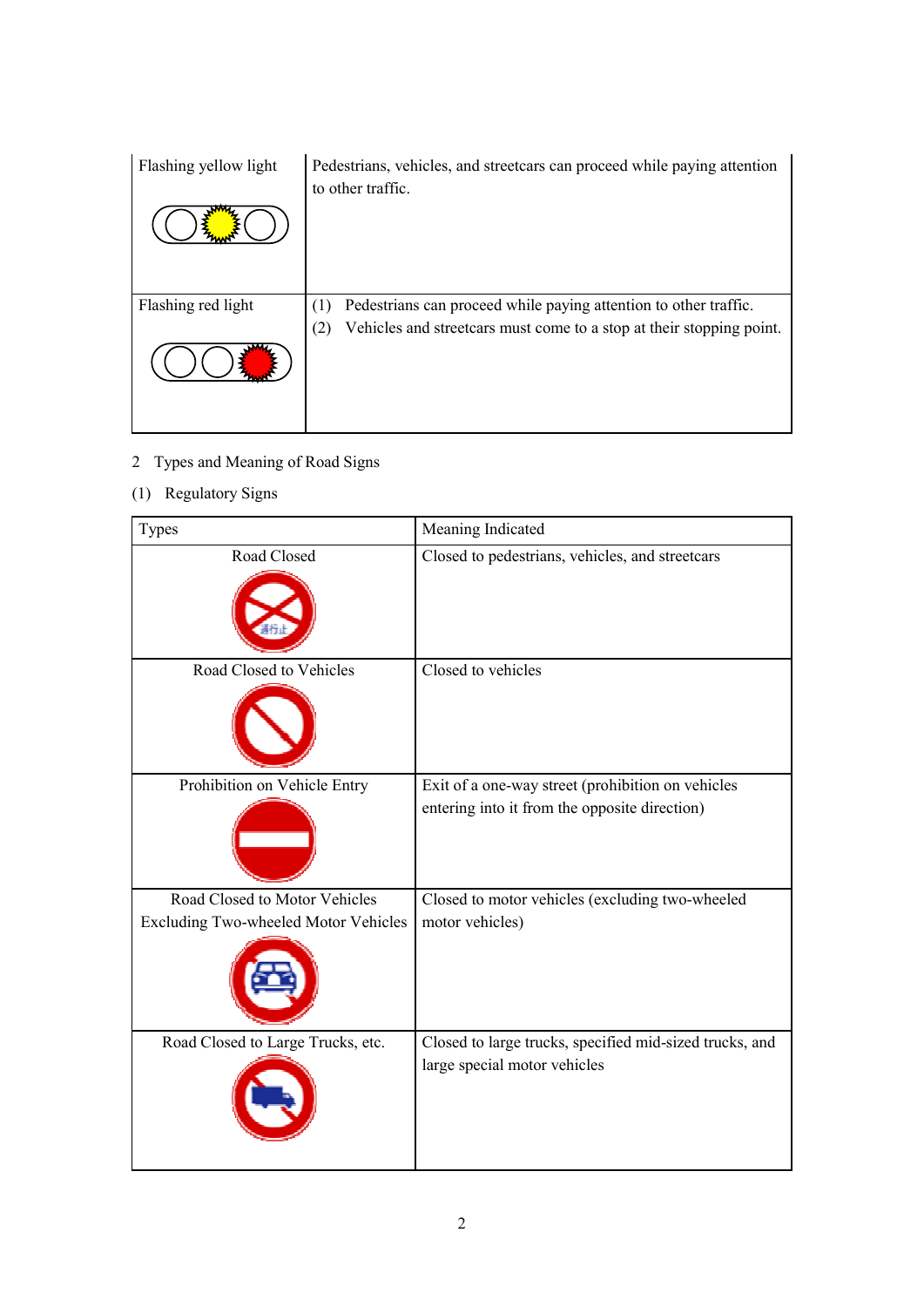| Road Closed to Trucks with a Maximum<br>Load Capacity Larger than a Specific<br>Amount | Closed to trucks with a maximum load capacity larger<br>than a specific amount (auxiliary sign 73-3 put up<br>below this sign) |
|----------------------------------------------------------------------------------------|--------------------------------------------------------------------------------------------------------------------------------|
| Road Closed to Large Passenger Motor<br>Vehicles, etc.                                 | Closed to large passenger motor vehicles and specified<br>mid-sized passenger motor vehicles                                   |
| Road Closed to Two-wheeled Motor<br>Vehicles and Motorized Bicycles                    | Closed to two-wheeled motor vehicles and motorized<br>bicycles                                                                 |
| Road Closed to Light Road Vehicles<br><b>Excluding Bicycles</b>                        | Closed to light road vehicles (excluding bicycles)                                                                             |
| Road Closed to Bicycles                                                                | Closed to bicycles                                                                                                             |
| Road Closed to Multiple Vehicles                                                       | Closed to the vehicles indicated on the sign board                                                                             |
| Road Closed to Large Motorcycles and<br>Standard Motorcycles Carrying a<br>Passenger   | Closed to large motorcycles and standard motorcycles<br>carrying a passenger                                                   |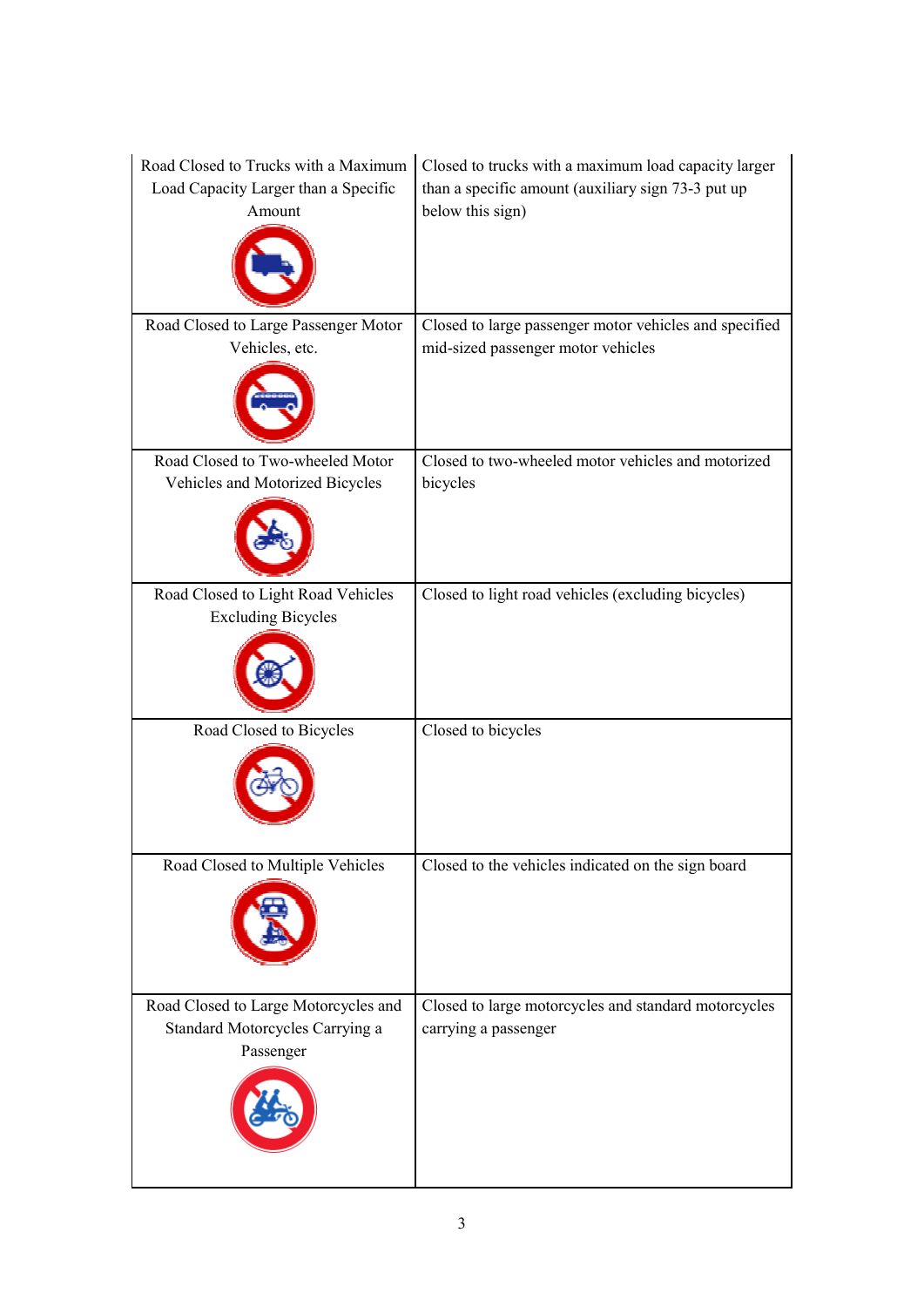| Road Closed to Vehicles without Tire<br>Chains                           | Closed to vehicles without tire chains                                                                                                      |
|--------------------------------------------------------------------------|---------------------------------------------------------------------------------------------------------------------------------------------|
| Prohibited from Proceeding except in the<br>Direction Indicated          | Vehicles are prohibited from proceeding except in the<br>direction indicated by the arrow.                                                  |
| No Crossing by Vehicles                                                  | No crossing by vehicles (excluding crossing of a road<br>involving turning left to enter or leave facilities or<br>places outside the road) |
| No U-turn                                                                | No U-turn by vehicles                                                                                                                       |
| Prohibited from Moving onto the Right<br>Side of the Road for Overtaking | Vehicles are prohibited from moving onto the right<br>side of the road for overtaking.                                                      |
| No Overtaking                                                            | No overtaking by vehicles (auxiliary sign 80 put up<br>below this sign)<br>追越し禁止                                                            |
| No Stopping or Parking                                                   | No stopping or parking of vehicles                                                                                                          |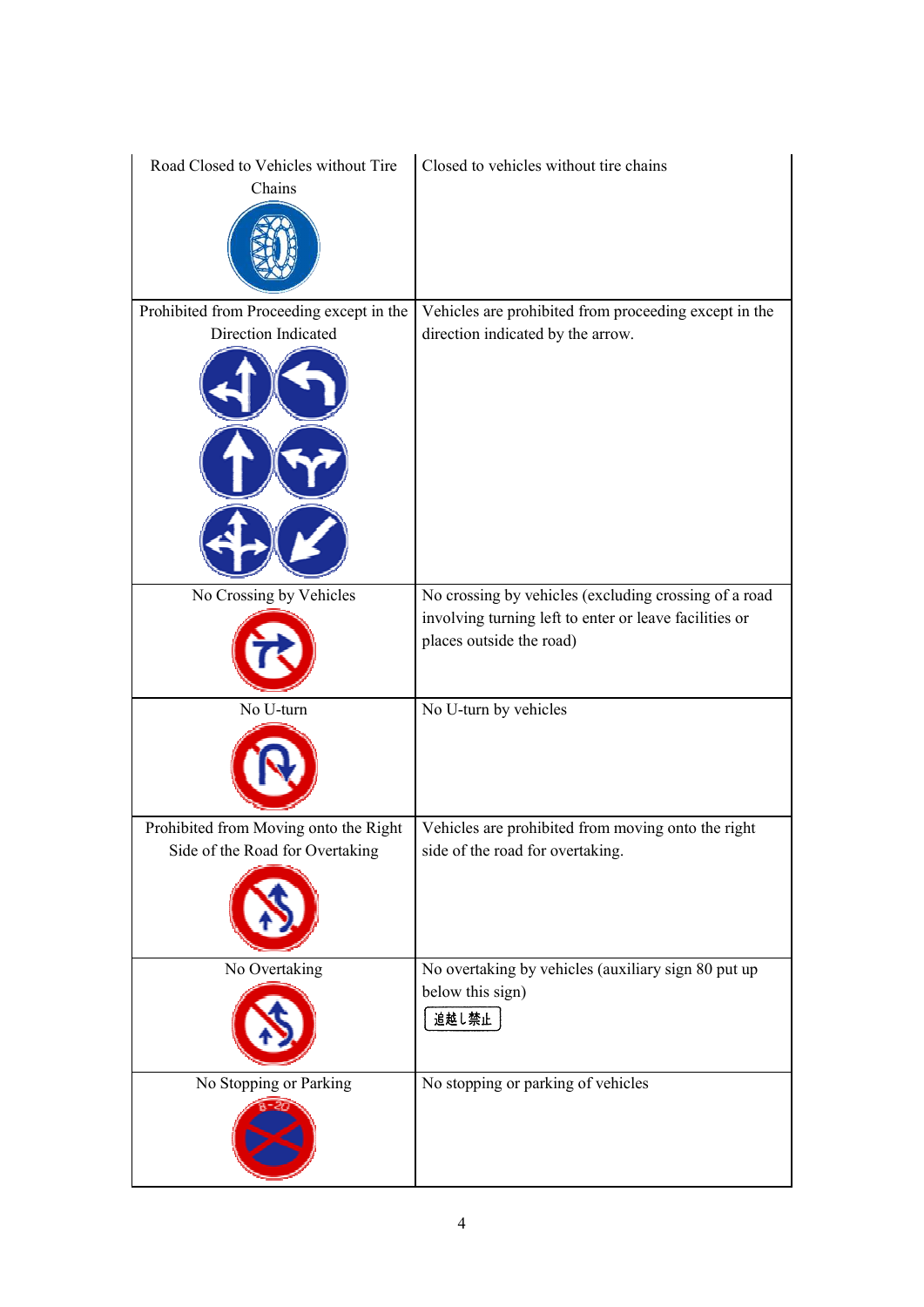| No Parking                          | No parking of vehicles                                                                                                                                                                                                                                |
|-------------------------------------|-------------------------------------------------------------------------------------------------------------------------------------------------------------------------------------------------------------------------------------------------------|
| Leaving a Space When Parking        | Designation that indicates that when drivers park their<br>vehicles, they must leave a space larger than the<br>distance indicated on the auxiliary sign to the right side<br>of the vehicles (auxiliary sign 74 put up below this<br>sign)<br>駐車余地6m |
| Time-restricted Parking Area        | Designation that indicates an area of road where<br>vehicles can remain parked during a limited timeframe<br>and indication of how long the vehicles can remain<br>parked                                                                             |
| Road Closed to Vehicles Loaded with | Closed to vehicles loaded with hazardous materials,                                                                                                                                                                                                   |
| Hazardous Materials                 | including gunpowder, explosives, poisonous<br>substances, and deleterious substances                                                                                                                                                                  |
| Weight Limit                        | Closed to vehicles with a gross weight greater than that<br>indicated on the sign board                                                                                                                                                               |
| Overhead Clearance                  | Closed to vehicles of a height greater than that<br>indicated on the sign board (including the height of<br>loaded cargo)                                                                                                                             |
| Maximum Width                       | Closed to vehicles of a width greater than that<br>indicated on the sign board (including the width of<br>loaded cargo)                                                                                                                               |
| Maximum Speed                       | (1) Specification of the maximum speed for motor<br>vehicles and streetcars<br>(2) Specification of the maximum speed (30 km/h or<br>slower) for motorized bicycles                                                                                   |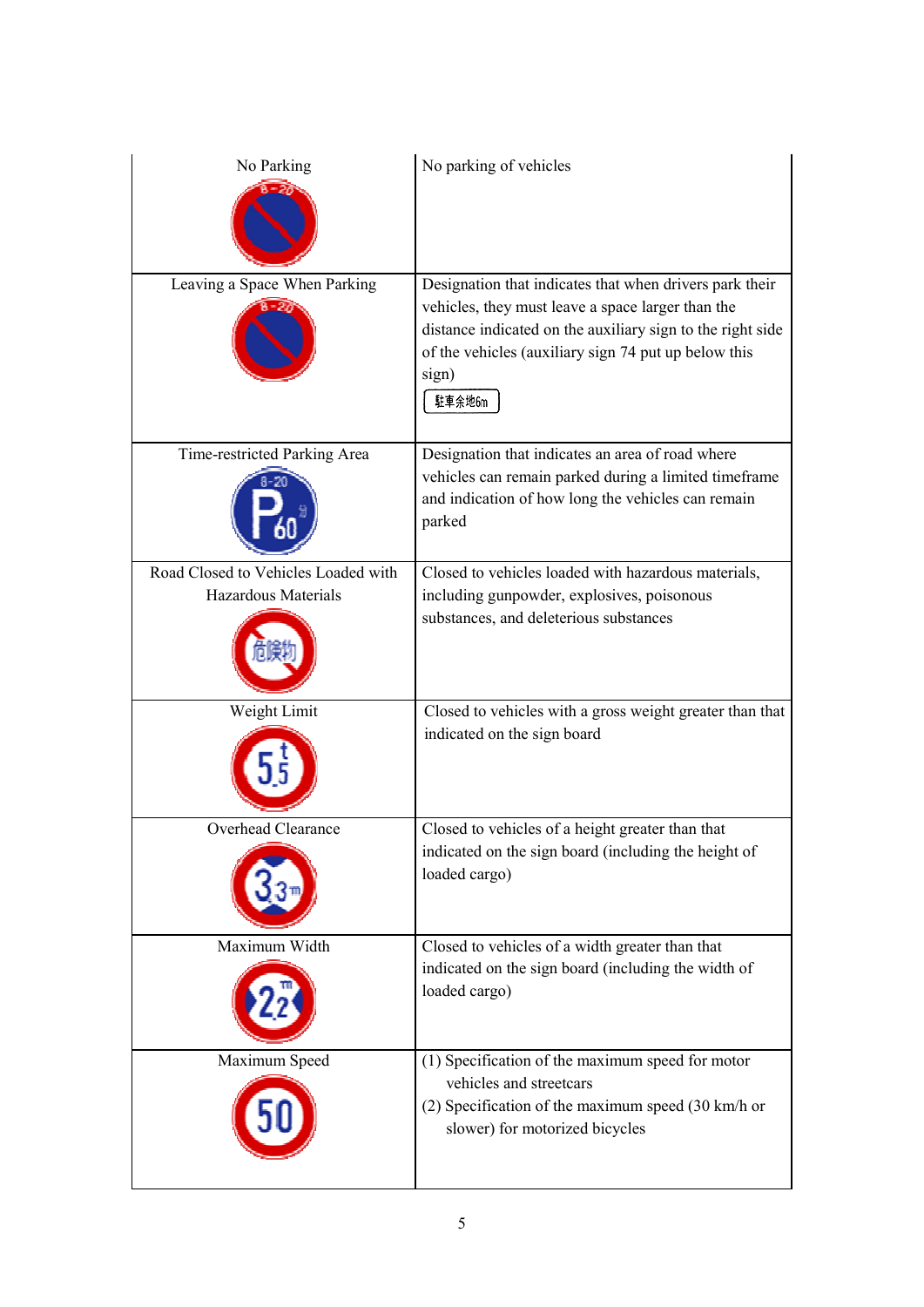| Maximum Speed for Certain Types of<br>Vehicles | Specification of the maximum speed for certain types<br>of vehicles (auxiliary sign 73 put up below this sign)<br>大<br>貨<br>原付を除く                                                                 |
|------------------------------------------------|---------------------------------------------------------------------------------------------------------------------------------------------------------------------------------------------------|
| Minimum Speed                                  | Specification of the minimum speed for motor vehicles                                                                                                                                             |
| Motor Vehicles Only                            | Designation of national expressways and limited<br>highways                                                                                                                                       |
| <b>Bicycles Only</b>                           | (1) Designation of bicycle paths and bicycle-only roads<br>(roads built for the passage of bicycles only)<br>(2) Closed to vehicles excluding standard bicycles and<br>pedestrians                |
| <b>Bicycles and Pedestrians Only</b>           | (1) Designation of bicycle-and-pedestrian-only roads<br>(2) Closed to vehicles excluding standard bicycles<br>(3) Designation that indicates that standard bicycles<br>can be ridden on sidewalks |
| Pedestrians Only                               | (1) Designation of pedestrian-only roads (roads built<br>for the passage of pedestrians only)<br>(2) Designation of pedestrian paths                                                              |
| Permitted Vehicles Only                        | Designation of facilities where, among fixed-route<br>buses, charter buses, and other such motor vehicles,<br>those with permission from the road administrator can<br>stop                       |
| Permitted Vehicles Only                        | Designation of facilities where, among taxies, those<br>with permission from the road administrator can stop                                                                                      |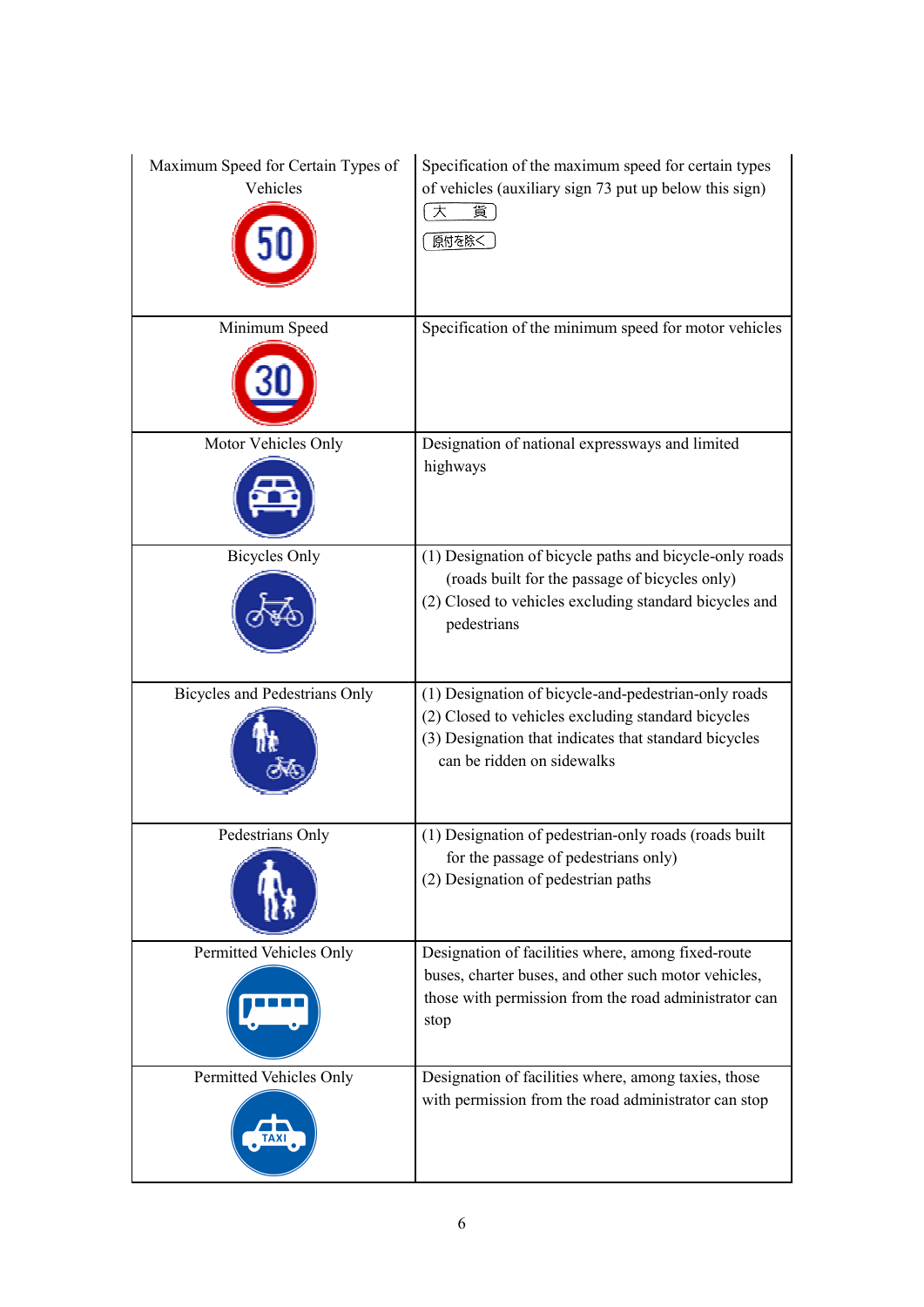| Permitted Vehicles Only                         | Designation of facilities where, among trucks, those<br>with permission from the road administrator can stop                                        |
|-------------------------------------------------|-----------------------------------------------------------------------------------------------------------------------------------------------------|
| Multiple Permitted Vehicles Only<br><b>TAXI</b> | Designation of facilities where, among motor vehicles<br>indicated on the sign board, those with permission<br>from the road administrator can stop |
| One Way                                         | Vehicles are prohibited from proceeding in the<br>direction opposite to that indicated by the arrow on the<br>sign board.                           |
| One Way for Bicycles                            | Bicycles are prohibited from proceeding in the<br>direction opposite to that indicated by the arrow on the<br>sign board.                           |
| Traffic Distribution of Vehicles                | Specification of the traffic distribution of vehicles                                                                                               |
| Traffic Distribution of Certain Types of        | Specification of the traffic distribution of certain types                                                                                          |
| Vehicles                                        | of vehicles indicated on the sign board                                                                                                             |
| Traffic Distribution of Motor Vehicles          | Specification of the traffic distribution of motor                                                                                                  |
| Equipped for Towing on National                 | vehicles towing vehicles with a gross weight greater                                                                                                |
| Expressways                                     | than 750 kg on the main roadway of national<br>expressways                                                                                          |
| <b>Exclusive Traffic Lanes</b>                  | Designation of traffic lanes exclusively for vehicles                                                                                               |
|                                                 | indicated on the sign board                                                                                                                         |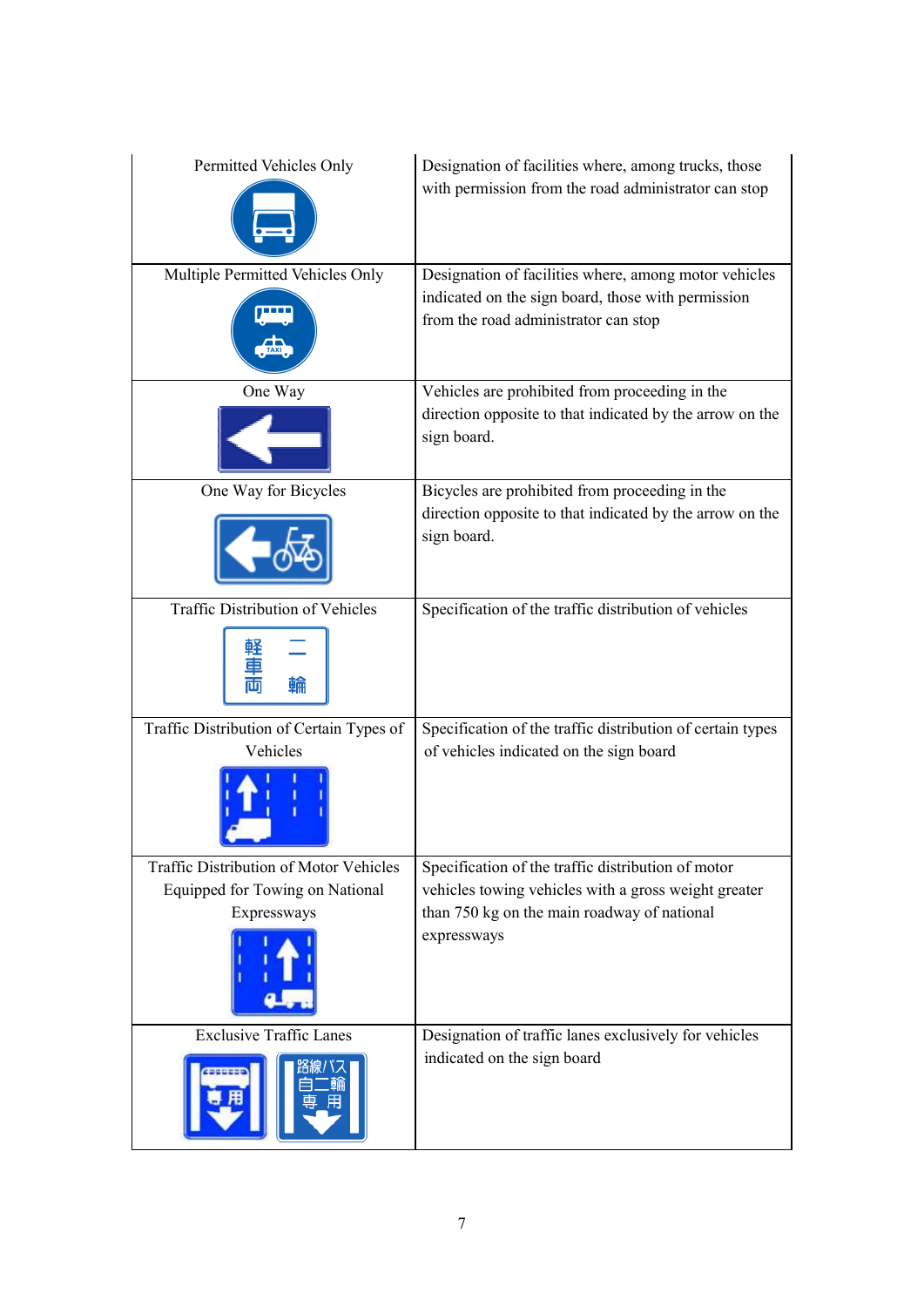| Traffic Lanes Exclusive for Standard<br><b>Bicycles</b> | Designation of traffic lanes exclusively for standard<br>bicycles |
|---------------------------------------------------------|-------------------------------------------------------------------|
| Priority Traffic Lanes for Fixed-route                  | Designation of priority traffic lanes for fixed-route             |
| Buses and Other Such Motor Vehicles                     | buses and other such motor vehicles                               |
|                                                         |                                                                   |
| Designated Area of Road Where Motor                     | Designation of an area of road where motor vehicles               |
| Vehicles Equipped for Towing Must Use                   | towing vehicles with a gross weight greater than                  |
| the First Traffic Lane of Limited                       | 750 kg must use the first traffic lane on the main                |
| Highways                                                | roadway of limited highways                                       |
|                                                         |                                                                   |
| Traffic Distribution by the Direction of                | Specification of the traffic distribution of vehicles at an       |
| Proceeding                                              | intersection by the direction of proceeding                       |
|                                                         |                                                                   |
| Method for Motorized Bicycles to Turn                   | Specification of the method for motorized bicycles to             |
| Right (in Two Stages)                                   | turn right via a two-stage right turn                             |
|                                                         |                                                                   |
| Method for Motorized Bicycles to Turn                   | Specification of the method for motorized bicycles to             |
| Right (by Turning in a Small Radius)                    | turn right by turning in a small radius                           |
|                                                         |                                                                   |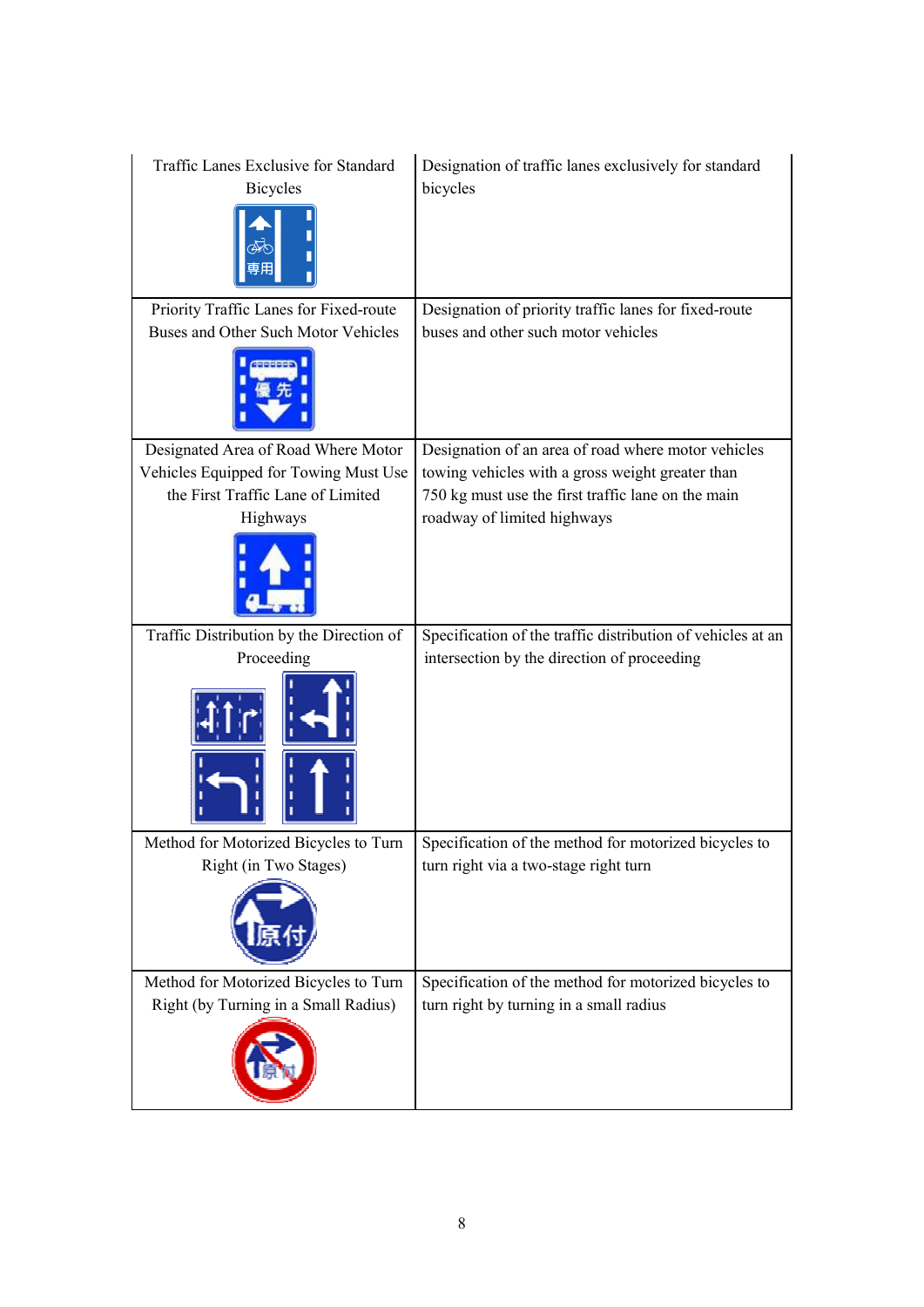| Proceeding in a Clockwise Direction at<br>Roundabouts | Designation that indicates that vehicles must proceed<br>in a clockwise direction at roundabouts                                                                                                                                                                                                                              |
|-------------------------------------------------------|-------------------------------------------------------------------------------------------------------------------------------------------------------------------------------------------------------------------------------------------------------------------------------------------------------------------------------|
| <b>Parallel Parking</b>                               | Designation that indicates that when drivers park their<br>vehicles, they must park them parallel to the edge of<br>the road (in a time-restricted parking area, that the area<br>is an area of road where drivers can park their vehicles<br>and that they must park them parallel to the edge of the<br>road)               |
| Perpendicular Parking                                 | Designation that indicates that when drivers park their<br>vehicles, they must park them perpendicularly to the<br>edge of the road (in a time-restricted parking area, that<br>the area is an area of road where drivers can park their<br>vehicles and that they must park them perpendicularly<br>to the edge of the road) |
| Angle Parking                                         | Designation that indicates that when drivers park their<br>vehicles, they must park them at an angle to the edge of<br>the road (in a time-restricted parking area, that the area<br>is an area of road where drivers can park their vehicles<br>and that they must park them at an angle to the edge of<br>the road)         |
| Use of the Horn                                       | Designation of places where vehicles and streetcars<br>must sound their horn                                                                                                                                                                                                                                                  |
| Horn Section                                          | Designation of a section of road where vehicles and<br>streetcars must sound their horn in the following places<br>(auxiliary sign 75, 75-2, 76, 77-2, or 78 put up below<br>this sign):<br>→ । ここま<br>ここかち<br><b>Blind</b> intersections<br>(1)<br><b>Blind</b> curves<br>(2)<br><b>Blind</b> summits<br>(3)                 |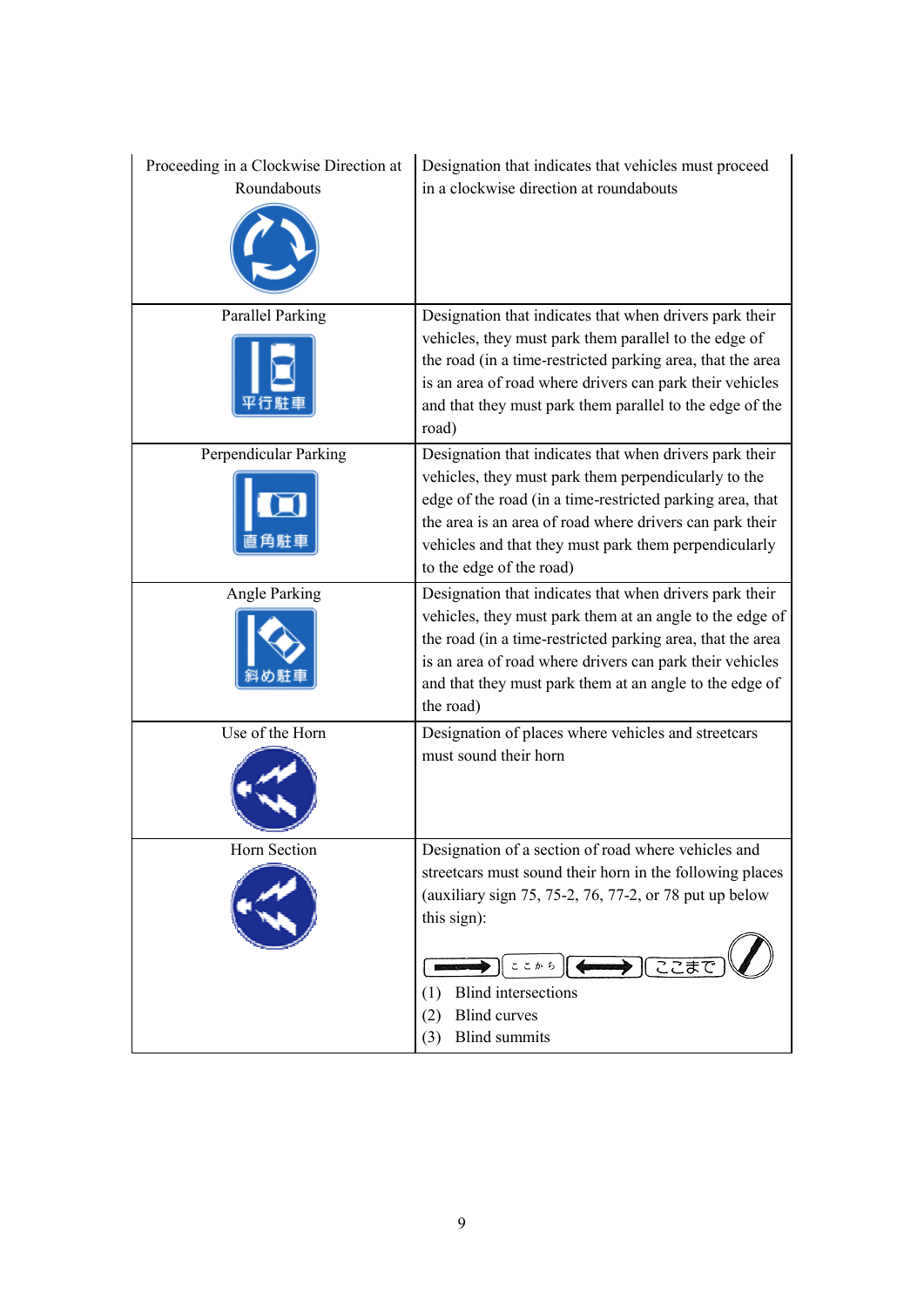| Slow                              | Designation that indicates that vehicles and streetcars<br>must slow down                                                                              |
|-----------------------------------|--------------------------------------------------------------------------------------------------------------------------------------------------------|
| Priority Road Ahead               | Designation that indicates that the road ahead<br>intersecting with the road with this sign has priority<br>(auxiliary sign 81 put up below this sign) |
| Stop<br>化重化<br>止まれ                | Designation that indicates that vehicles and streetcars<br>must come to a stop immediately in front of an<br>intersection without traffic control      |
| Road Closed to Pedestrians<br>強行的 | Closed to pedestrians                                                                                                                                  |
| No Crossing by Pedestrians        | Pedestrians are prohibited from crossing a road.                                                                                                       |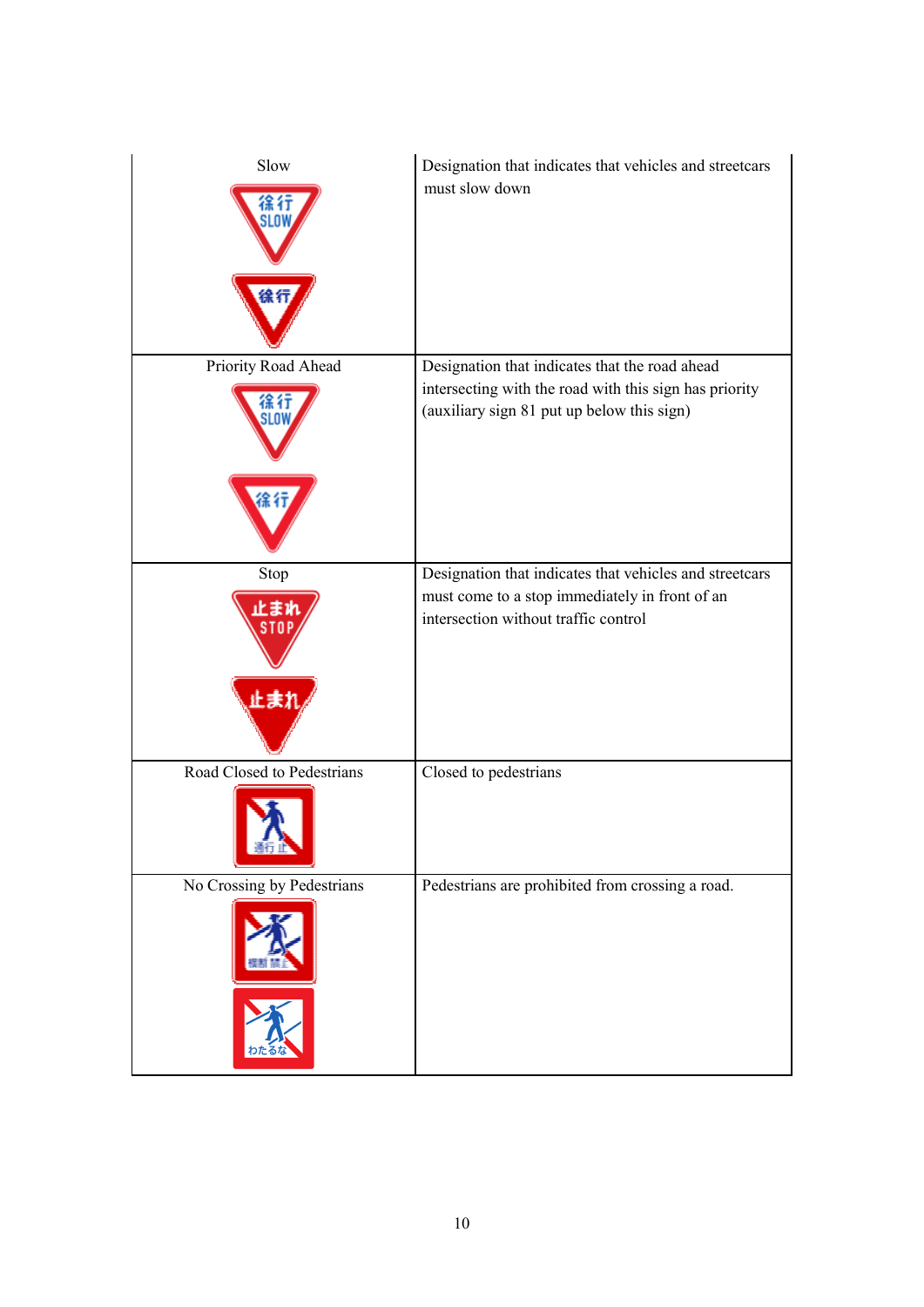## (2) Indication Signs

| Types                                   | Meaning Indicated                                                        |
|-----------------------------------------|--------------------------------------------------------------------------|
| <b>Traveling Abreast Allowed</b>        | Indication that two standard bicycles traveling abreast                  |
|                                         | of each other is allowed                                                 |
| Entry into Railway Track Beds Allowed   | Indication that motor vehicles entering railway track<br>beds is allowed |
| Parking of Vehicles Bearing Elderly and | Indication that parking of vehicles bearing elderly and                  |
| Special-needs Driver Marks Allowed      | special-needs driver marks is allowed (auxiliary sign                    |
|                                         | 73-4 put up below this sign)<br>標章車専用                                    |
| Parking Allowed                         | Indication that parking of vehicles is allowed                           |
|                                         |                                                                          |
| Stopping of Vehicles Bearing Elderly    | Indication that the stopping of vehicles bearing elderly                 |
| and Special-needs Driver Marks          | and special-needs driver marks is allowed (auxiliary                     |
| Allowed                                 | sign 73-4 put up below this sign)                                        |
|                                         | 標章車専用                                                                    |
| <b>Stopping Allowed</b>                 | Indication that stopping of vehicles is allowed                          |
|                                         |                                                                          |
| Priority Road                           | Indication of a priority road                                            |
|                                         |                                                                          |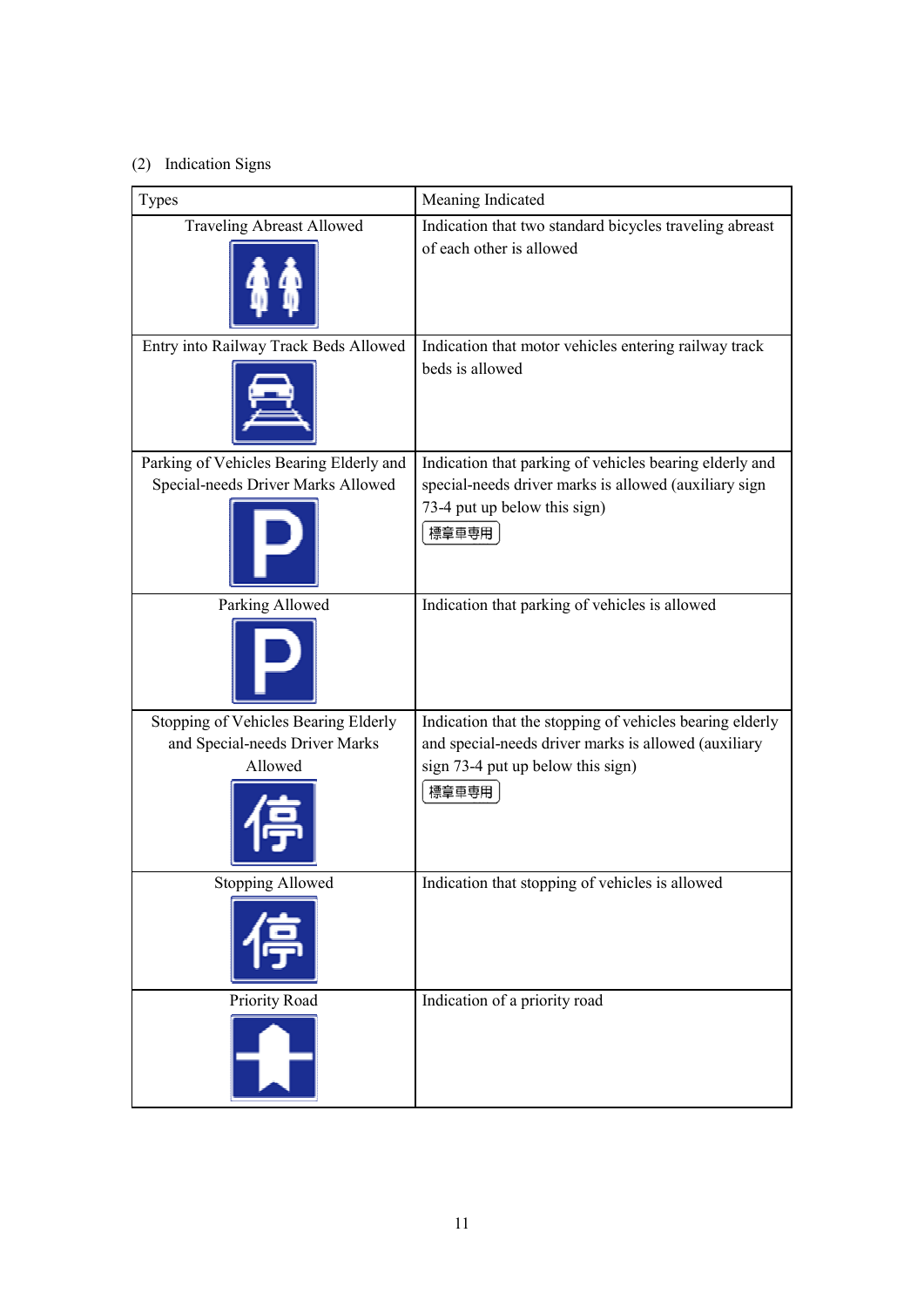| Center Line<br>中線                                | Indication of the center of the road or the center line                                     |
|--------------------------------------------------|---------------------------------------------------------------------------------------------|
| Stopping Line                                    | Indication of the stopping line when vehicles are to<br>stop                                |
| Pedestrian Crossing                              | Indication of a pedestrian crossing                                                         |
| <b>Bicycle Crossing Lane</b>                     | Indication of a bicycle crossing lane                                                       |
| Pedestrian Crossing and Bicycle<br>Crossing Lane | Indication of a pedestrian crossing and bicycle crossing<br>lane                            |
| <b>Safety Zone</b>                               | Indication of a safety zone                                                                 |
| Advance Notice of Regulation<br>の先100            | Advance notice that the traffic regulation indicated on<br>the sign board is enforced ahead |